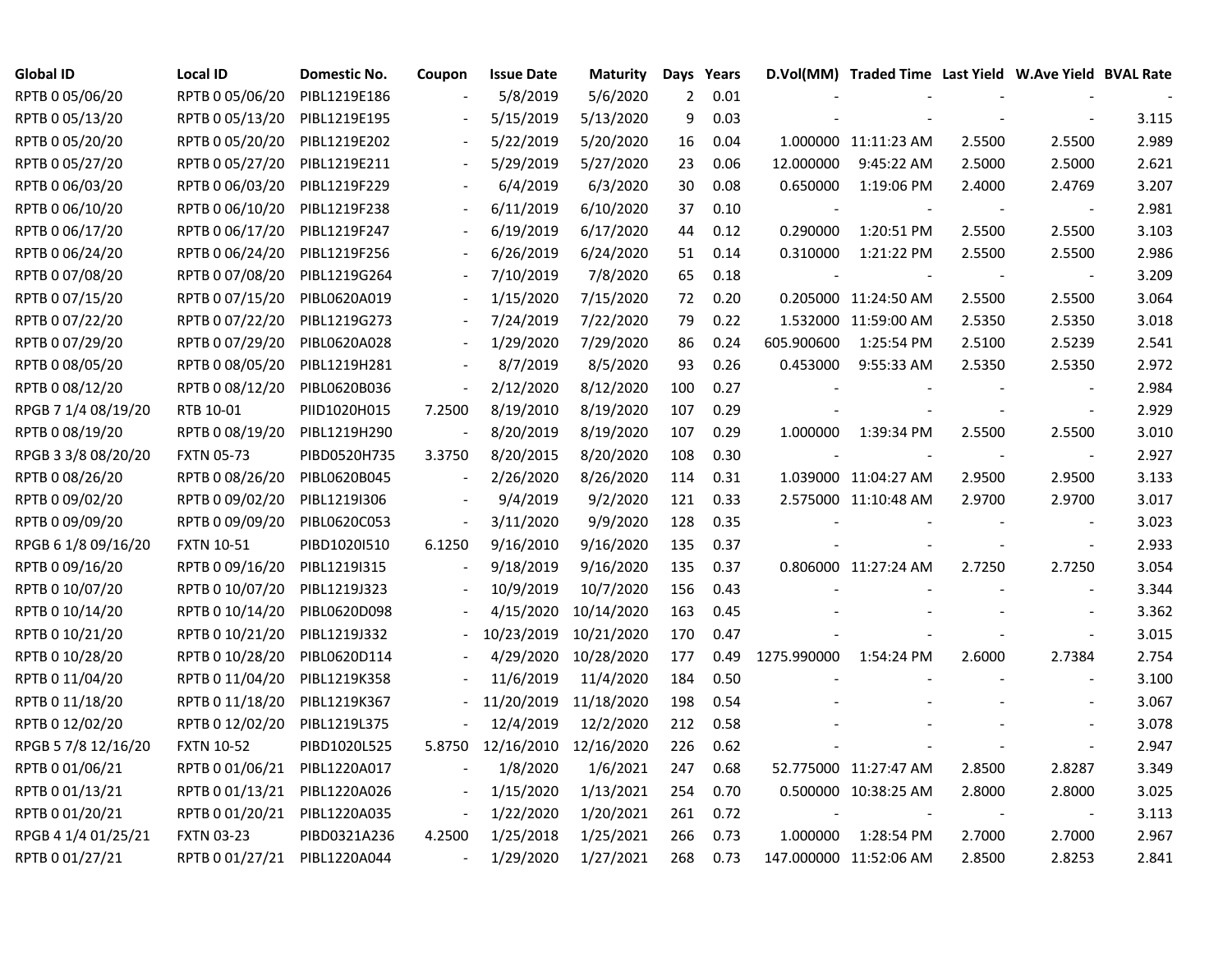| <b>Global ID</b>     | <b>Local ID</b>   | <b>Domestic No.</b> | Coupon                   | <b>Issue Date</b> | <b>Maturity</b>       |     | Days Years |                          | D.Vol(MM) Traded Time Last Yield W.Ave Yield BVAL Rate |        |                          |       |
|----------------------|-------------------|---------------------|--------------------------|-------------------|-----------------------|-----|------------|--------------------------|--------------------------------------------------------|--------|--------------------------|-------|
| RPTB 0 02/03/21      | RPTB 0 02/03/21   | PIBL1220B052        |                          | 2/5/2020          | 2/3/2021              | 275 | 0.75       |                          | 90.000000 11:00:55 AM                                  | 2.8500 | 2.8500                   | 2.950 |
| RPTB 0 02/10/21      | RPTB 0 02/10/21   | PIBL1220B061        |                          | 2/12/2020         | 2/10/2021             | 282 | 0.77       |                          |                                                        |        | $\overline{\phantom{a}}$ | 3.200 |
| RPTB 0 02/17/21      | RPTB 0 02/17/21   | PIBL1220B070        |                          | 2/19/2020         | 2/17/2021             | 289 | 0.79       |                          | 16.350000 11:39:23 AM                                  | 2.8500 | 2.8347                   | 3.547 |
| RPTB 0 02/24/21      | RPTB 0 02/24/21   | PIBL1220B089        | $\overline{\phantom{a}}$ | 2/26/2020         | 2/24/2021             | 296 | 0.81       |                          |                                                        |        |                          | 3.359 |
| RPGB 7 3/8 03/03/21  | RTB 10-02         | PIID1021C027        | 7.3750                   | 3/3/2011          | 3/3/2021              | 303 | 0.83       |                          |                                                        |        |                          | 2.984 |
| RPTB 0 03/03/21      | RPTB 0 03/03/21   | PIBL1220C097        | $\blacksquare$           | 3/4/2020          | 3/3/2021              | 303 | 0.83       |                          |                                                        |        |                          | 3.144 |
| RPTB 0 03/10/21      | RPTB 0 03/10/21   | PIBL1220C104        | $\blacksquare$           | 3/11/2020         | 3/10/2021             | 310 | 0.85       |                          |                                                        |        |                          | 3.178 |
| RPTB 0 03/17/21      | RPTB 0 03/17/21   | PIBL1220C113        | $\blacksquare$           | 3/18/2020         | 3/17/2021             | 317 | 0.87       |                          |                                                        |        |                          | 2.973 |
| RPGB 3 1/2 03/20/21  | <b>FXTN 07-57</b> | PIBD0721C574        | 3.5000                   | 3/20/2014         | 3/20/2021             | 320 | 0.88       | 650.534000               | 1:24:56 PM                                             | 2.8000 | 2.9028                   | 2.910 |
| RPTB 0 04/07/21      | RPTB 0 04/07/21   | PIBL1220D149        | $\blacksquare$           | 4/8/2020          | 4/7/2021              | 338 | 0.93       |                          | 100.000000 11:02:35 AM                                 | 2.8800 | 2.8800                   | 2.880 |
| RPTB 0 04/14/21      | RPTB 0 04/14/21   | PIBL1220D158        | $\overline{\phantom{a}}$ | 4/15/2020         | 4/14/2021             | 345 | 0.95       | 2.042000                 | 1:57:36 PM                                             | 2.9000 | 2.9000                   | 3.065 |
| RPTB 0 04/21/21      | RPTB 0 04/21/21   | PIBL1220D167        | $\blacksquare$           | 4/22/2020         | 4/21/2021             | 352 | 0.96       | 116.900000               | 1:43:02 PM                                             | 2.9250 | 2.9714                   | 3.008 |
| RPGB 6 1/2 04/28/21  | <b>FXTN 10-53</b> | PIBD1021D531        | 6.5000                   | 4/28/2011         | 4/28/2021             | 359 | 0.98       |                          |                                                        |        | $\overline{\phantom{a}}$ | 2.990 |
| RPTB 0 04/28/21      | RPTB 0 04/28/21   | PIBL1220D176        | $\blacksquare$           | 4/29/2020         | 4/28/2021             | 359 | 0.98       | 2365.290000              | 1:53:47 PM                                             | 2.9750 | 2.9765                   | 2.982 |
| RPGB 4 7/8 06/13/21  | RTB 03-09         | PIID0321F092        | 4.8750                   | 6/13/2018         | 6/13/2021             | 405 | 1.11       | 93.500000                | 1:51:21 PM                                             | 2.9500 | 2.9520                   | 2.990 |
| RPGB 5 3/4 10/20/21  | RTB 10-03         | PIID1021J039        | 5.7500                   | 10/20/2011        | 10/20/2021            | 534 | 1.46       |                          |                                                        |        |                          | 2.999 |
| RPGB 5 3/4 11/24/21  | <b>FXTN 10-55</b> | PIBD1021K551        | 5.7500                   |                   | 11/24/2011 11/24/2021 | 569 | 1.56       |                          |                                                        |        | $\sim$                   | 3.064 |
| RPGB 6 3/8 01/19/22  | <b>FXTN 10-54</b> | PIBD1022G545        | 6.3750                   | 7/19/2011         | 1/19/2022             | 625 | 1.71       | 850.000000               | 9:49:05 AM                                             | 2.9794 | 2.9794                   | 2.978 |
| RPGB 4 01/26/22      | <b>FXTN 05-74</b> | PIBD0522A747        | 4.0000                   | 1/26/2017         | 1/26/2022             | 632 | 1.73       | 1291.600000 11:09:15 AM  |                                                        | 2.9500 | 2.9848                   | 2.966 |
| RPGB 15 03/14/22     | <b>FXTN 20-02</b> | PIBD2022C021        | 15.0000                  | 3/14/2002         | 3/14/2022             | 679 | 1.86       |                          |                                                        |        | $\blacksquare$           | 3.019 |
| RPGB 4 3/4 07/04/22  | <b>FXTN 03-24</b> | PIBD0322G247        | 4.7500                   | 7/4/2019          | 7/4/2022              | 791 | 2.17       | 300.000000               | 1:59:44 PM                                             | 3.0000 | 3.0292                   | 3.025 |
| RPGB 4 7/8 08/02/22  | <b>FXTN 10-56</b> | PIBD1022H562        | 4.8750                   | 8/2/2012          | 8/2/2022              | 820 | 2.25       |                          |                                                        |        | $\sim$                   | 3.044 |
| RPGB 4 3/4 09/13/22  | <b>FXTN 10-57</b> | PIBD1022I570        | 4.7500                   | 9/13/2012         | 9/13/2022             | 862 | 2.36       |                          |                                                        |        | $\blacksquare$           | 3.051 |
| RPGB 12 3/4 10/17/22 | <b>FXTN 20-03</b> | PIBD2022J033        | 12.7500                  |                   | 10/17/2002 10/17/2022 | 896 | 2.45       |                          |                                                        |        | $\blacksquare$           | 3.056 |
| RPGB 4 5/8 12/04/22  | RTB 05-11         | PIID0522L114        | 4.6250                   | 12/4/2017         | 12/4/2022             | 944 | 2.59       | 117.650000               | 1:48:05 PM                                             | 3.0000 | 3.0036                   | 3.055 |
| RPGB 4 12/06/22      | <b>FXTN 10-58</b> | PIBD1022L585        | 4.0000                   | 12/6/2012         | 12/6/2022             | 946 | 2.59       |                          |                                                        |        | $\blacksquare$           | 3.074 |
| RPGB 4 3/8 02/11/23  | RTB 03-10         | PIID0323B101        | 4.3750                   | 2/11/2020         | 2/11/2023 1,013       |     | 2.77       | 813.000000               | 1:54:15 PM                                             | 3.0000 | 3.0045                   | 3.017 |
| RPGB 13 02/20/23     | <b>FXTN 20-04</b> | PIBD2023B048        | 13.0000                  | 2/20/2003         | 2/20/2023 1,022       |     | 2.80       |                          |                                                        |        |                          | 3.077 |
| RPGB 5 1/2 03/08/23  | <b>FXTN 05-75</b> | PIBD0523C752        | 5.5000                   | 3/8/2018          | 3/8/2023 1,038        |     | 2.84       |                          |                                                        |        | $\sim$                   | 3.104 |
| RPGB 3 1/2 04/21/23  | <b>FXTN 07-58</b> | PIBD0723D588        | 3.5000                   | 4/21/2016         | 4/21/2023 1,082       |     | 2.96       |                          | 65.000000 11:15:50 AM                                  | 3.1000 | 3.1000                   | 3.199 |
| RPGB 11 7/8 05/29/23 | <b>FXTN 20-05</b> | PIBD2023E054        | 11.8750                  | 5/29/2003         | 5/29/2023 1,120       |     | 3.07       |                          |                                                        |        | $\blacksquare$           | 3.093 |
| RPGB 3 1/4 08/15/23  | RTB 10-04         | PIID1023H046        | 3.2500                   | 8/15/2013         | 8/15/2023 1,198       |     | 3.28       | 32.050000                | 1:32:51 PM                                             | 3.5000 | 3.2106                   | 3.268 |
| RPGB 11 3/8 10/23/23 | <b>FXTN 20-06</b> | PIBD2023J068        | 11.3750                  | 10/23/2003        | 10/23/2023 1,267      |     | 3.47       |                          |                                                        |        | $\sim$                   | 3.113 |
| RPGB 6 1/4 03/12/24  | RTB 05-12         | PIID0524C129        | 6.2500                   | 3/12/2019         | 3/12/2024 1,408       |     | 3.86       | 1321.000000 11:56:52 AM  |                                                        | 3.0400 | 3.0526                   | 3.043 |
| RPGB 4 1/2 04/20/24  | <b>FXTN 07-59</b> | PIBD0724D595        | 4.5000                   | 4/20/2017         | 4/20/2024 1,447       |     | 3.96       | $\overline{\phantom{a}}$ |                                                        |        |                          | 3.158 |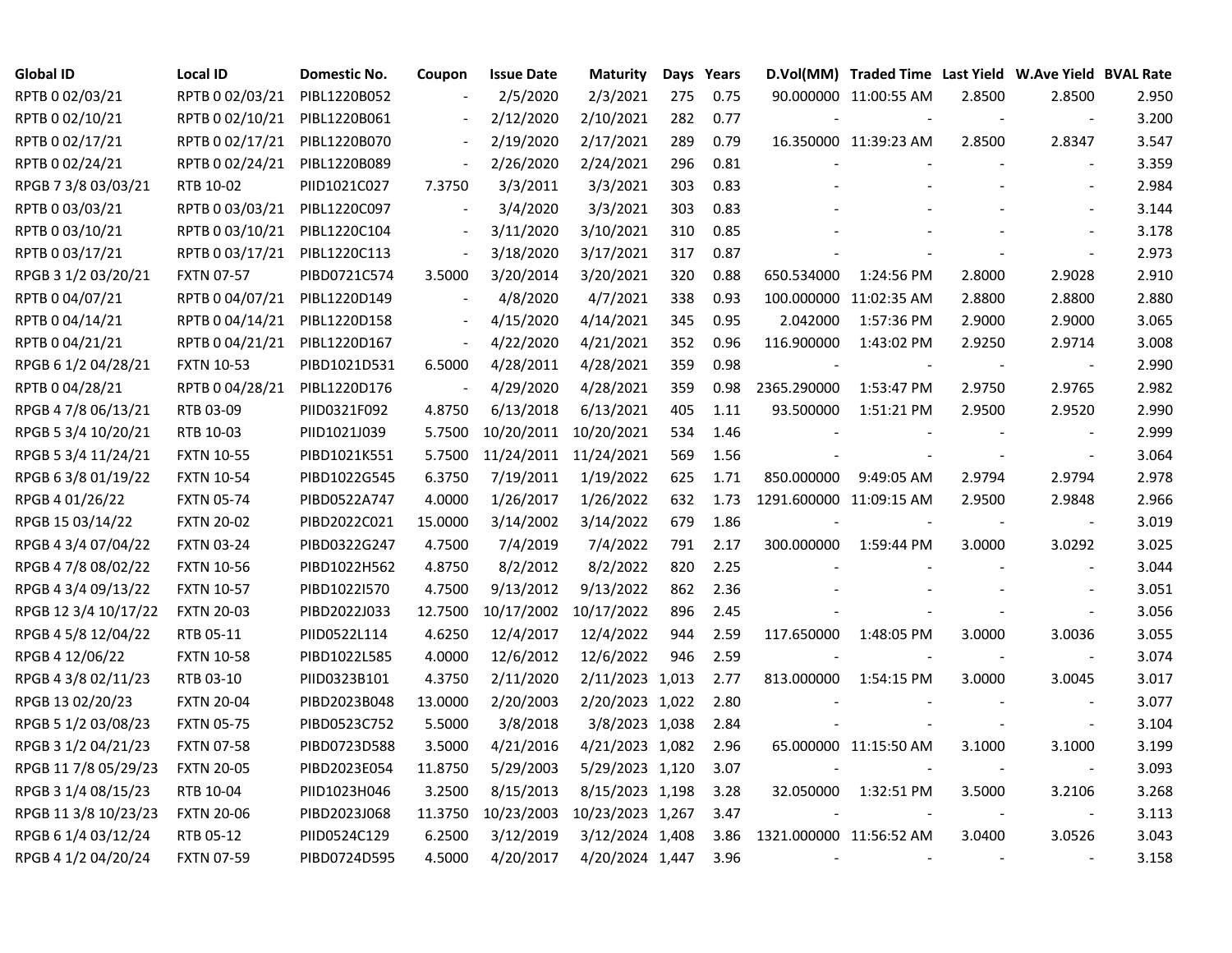| <b>Global ID</b>     | <b>Local ID</b>   | Domestic No. | Coupon  | <b>Issue Date</b> | <b>Maturity</b>        | Days Years |                                   | D.Vol(MM) Traded Time Last Yield W.Ave Yield BVAL Rate |        |                          |       |
|----------------------|-------------------|--------------|---------|-------------------|------------------------|------------|-----------------------------------|--------------------------------------------------------|--------|--------------------------|-------|
| RPGB 12 3/8 06/03/24 | <b>FXTN 20-07</b> | PIBD2024F075 | 12.3750 | 6/3/2004          | 6/3/2024 1,491         | 4.08       |                                   |                                                        |        |                          | 3.144 |
| RPGB 12 7/8 08/05/24 | <b>FXTN 20-08</b> | PIBD2024H086 | 12.8750 | 8/5/2004          | 8/5/2024 1,554         | 4.26       |                                   |                                                        |        |                          | 3.152 |
| RPGB 4 1/8 08/20/24  | <b>FXTN 10-59</b> | PIBD1024H595 | 4.1250  | 8/20/2014         | 8/20/2024 1,569        | 4.30       |                                   |                                                        |        | $\overline{\phantom{a}}$ | 3.287 |
| RPGB 4 1/4 10/17/24  | <b>FXTN 05-76</b> | PIBD0524J762 | 4.2500  | 10/17/2019        | 10/17/2024 1,627       | 4.45       | 1150.000000                       | 1:51:37 PM                                             | 3.0500 | 3.0807                   | 3.055 |
| RPGB 13 3/4 11/11/24 | <b>FXTN 20-09</b> | PIBD2024K091 | 13.7500 | 11/11/2004        | 11/11/2024 1,652       | 4.52       |                                   |                                                        |        | $\sim$                   | 3.164 |
| RPGB 5 3/4 04/12/25  | <b>FXTN 07-61</b> | PIBD0725D618 | 5.7500  | 4/12/2018         | 4/12/2025 1,804        | 4.94       | 1912.420000 11:48:22 AM           |                                                        | 3.1000 | 3.1261                   | 3.118 |
| RPGB 12 1/8 04/14/25 | <b>FXTN 20-10</b> | PIBD2025D103 | 12.1250 | 4/14/2005         | 4/14/2025 1,806        | 4.95       |                                   |                                                        |        |                          | 3.182 |
| RPGB 3 5/8 09/09/25  | <b>FXTN 10-60</b> | PIBD10251608 | 3.6250  | 9/9/2015          | 9/9/2025 1,954         | 5.35       |                                   | 575.520000 1:46:11 PM                                  | 3.2000 | 3.2127                   | 3.186 |
| RPGB 12 1/8 10/20/25 | <b>FXTN 20-11</b> | PIBD2025J116 | 12.1250 | 10/20/2005        | 10/20/2025 1,995       | 5.46       |                                   |                                                        |        | $\blacksquare$           | 3.204 |
| RPGB 18 1/4 11/29/25 | <b>FXTN 25-01</b> | PIBD2525K015 | 18.2500 | 11/29/2000        | 11/29/2025 2,035       | 5.57       |                                   |                                                        |        |                          | 3.209 |
| RPGB 10 1/4 01/19/26 | <b>FXTN 20-12</b> | PIBD2026A122 | 10.2500 | 1/19/2006         | 1/19/2026 2,086        | 5.71       |                                   |                                                        |        | $\sim$                   | 3.215 |
| RPGB 6 1/4 02/14/26  | <b>FXTN 07-62</b> | PIBD0726B627 | 6.2500  | 2/14/2019         | 2/14/2026 2,112        | 5.78       | 1950.000000 11:51:31 AM           |                                                        | 3.1350 | 3.1857                   | 3.183 |
| RPGB 3 1/2 09/20/26  | RTB 10-05         | PIID1026I057 | 3.5000  | 9/20/2016         | 9/20/2026 2,330        | 6.38       |                                   | 41.835000 10:54:57 AM                                  | 3.4800 | 3.4952                   | 3.494 |
| RPGB 6 1/4 10/20/26  | RTB 15-01         | PIID1526J019 | 6.2500  | 10/20/2011        | 10/20/2026 2,360       | 6.46       |                                   |                                                        |        | $\blacksquare$           | 3.245 |
| RPGB 8 12/07/26      | <b>FXTN 20-13</b> | PIBD2026L139 | 8.0000  | 12/7/2006         | 12/7/2026 2,408        | 6.59       |                                   |                                                        |        | $\sim$                   | 3.273 |
| RPGB 5 3/8 03/01/27  | RTB 15-02         | PIID1527C023 | 5.3750  | 3/1/2012          | 3/1/2027 2,492         | 6.82       |                                   |                                                        |        |                          | 3.258 |
| RPGB 4 3/4 05/04/27  | <b>FXTN 10-61</b> | PIBD1027E617 | 4.7500  | 5/4/2017          | 5/4/2027 2,556         | 7.00       | 10.000000                         |                                                        |        |                          | 3.267 |
| RPGB 8 5/8 09/06/27  | <b>FXTN 20-14</b> | PIBD2027I140 | 8.6250  | 9/6/2007          | 9/6/2027 2,681         | 7.34       |                                   |                                                        |        | $\overline{\phantom{a}}$ | 3.497 |
| RPGB 6 1/4 03/22/28  | <b>FXTN 10-63</b> | PIBD1028C635 | 6.2500  | 3/22/2018         | 3/22/2028 2,879        | 7.88       | 2700.000000                       | 1:57:04 PM                                             | 3.2475 | 3.2741                   | 3.247 |
| RPGB 9 1/2 12/04/28  | <b>FXTN 20-15</b> | PIBD2028L151 | 9.5000  | 12/4/2008         | 12/4/2028 3,136        | 8.59       |                                   |                                                        |        | $\blacksquare$           | 3.390 |
| RPGB 6 7/8 01/10/29  | <b>FXTN 10-64</b> | PIBD1029A644 | 6.8750  | 1/10/2019         | 1/10/2029 3,173        | 8.69       | 3203.280000                       | 1:57:39 PM                                             | 3.2500 | 3.3047                   | 3.256 |
| RPGB 8 3/4 05/27/30  | <b>FXTN 20-16</b> | PIBD2030E166 | 8.7500  | 5/27/2010         | 5/27/2030 3,675 10.06  |            |                                   |                                                        |        | $\sim$                   | 3.502 |
| RPGB 12 1/2 07/28/30 | <b>FXTN 25-02</b> | PIBD2530G029 | 12.5000 | 7/28/2005         | 7/28/2030 3,737 10.23  |            |                                   |                                                        |        | $\sim$                   | 3.357 |
| RPGB 11 1/4 01/26/31 | <b>FXTN 25-03</b> | PIBD2531A032 | 11.2500 | 1/26/2006         | 1/26/2031 3,919 10.73  |            |                                   |                                                        |        | $\blacksquare$           | 3.374 |
| RPGB 8 07/19/31      | <b>FXTN 20-17</b> | PIBD2031G171 | 8.0000  | 7/19/2011         |                        |            | 7/19/2031 4,093 11.21 1184.960000 | 1:51:30 PM                                             | 3.3650 | 3.3714                   | 3.365 |
| RPGB 9 3/8 10/05/31  | <b>FXTN 25-04</b> | PIBD2531J042 | 9.3750  | 10/5/2006         | 10/5/2031 4,171 11.42  |            |                                   |                                                        |        | $\blacksquare$           | 3.421 |
| RPGB 5 7/8 02/02/32  | <b>FXTN 20-18</b> | PIBD2032B183 | 5.8750  | 2/2/2012          | 2/2/2032 4,291 11.75   |            |                                   |                                                        |        | $\blacksquare$           | 3.451 |
| RPGB 5 7/8 03/01/32  | RTB 20-01         | PIID2032C014 | 5.8750  | 3/1/2012          | 3/1/2032 4,319 11.83   |            |                                   | 17.500000 10:53:52 AM                                  | 4.0500 | 4.0500                   | 3.730 |
| RPGB 5 3/4 09/27/32  | <b>FXTN 20-19</b> | PIBD2032I195 | 5.7500  | 9/27/2012         | 9/27/2032 4,529 12.40  |            |                                   |                                                        |        |                          | 3.528 |
| RPGB 8 1/2 11/29/32  | <b>FXTN 25-05</b> | PIBD2532K057 | 8.5000  | 11/29/2007        | 11/29/2032 4,592 12.57 |            |                                   |                                                        |        | $\sim$                   | 3.551 |
| RPGB 3 5/8 03/21/33  | <b>FXTN 20-20</b> | PIBD2033C206 | 3.6250  | 3/21/2013         | 3/21/2033 4,704 12.88  |            | 751.500000                        | 1:12:51 PM                                             | 3.9500 | 3.8295                   | 3.885 |
| RPGB 9 1/4 11/05/34  | <b>FXTN 25-06</b> | PIBD2534K062 | 9.2500  | 11/5/2009         | 11/5/2034 5,298 14.51  |            |                                   |                                                        |        | $\blacksquare$           | 3.815 |
| RPGB 8 09/30/35      | <b>FXTN 25-07</b> | PIBD2535I071 | 8.0000  | 9/30/2010         | 9/30/2035 5,627 15.41  |            |                                   |                                                        |        | $\overline{\phantom{a}}$ | 3.994 |
| RPGB 8 1/8 12/16/35  | <b>FXTN 25-08</b> | PIBD2535L086 | 8.1250  | 12/16/2010        | 12/16/2035 5,704 15.62 |            |                                   |                                                        |        |                          | 4.123 |
| RPGB 7 5/8 09/29/36  | <b>FXTN 25-09</b> | PIBD2536I097 | 7.6250  | 9/29/2011         | 9/29/2036 5,992 16.41  |            |                                   |                                                        |        |                          | 4.045 |